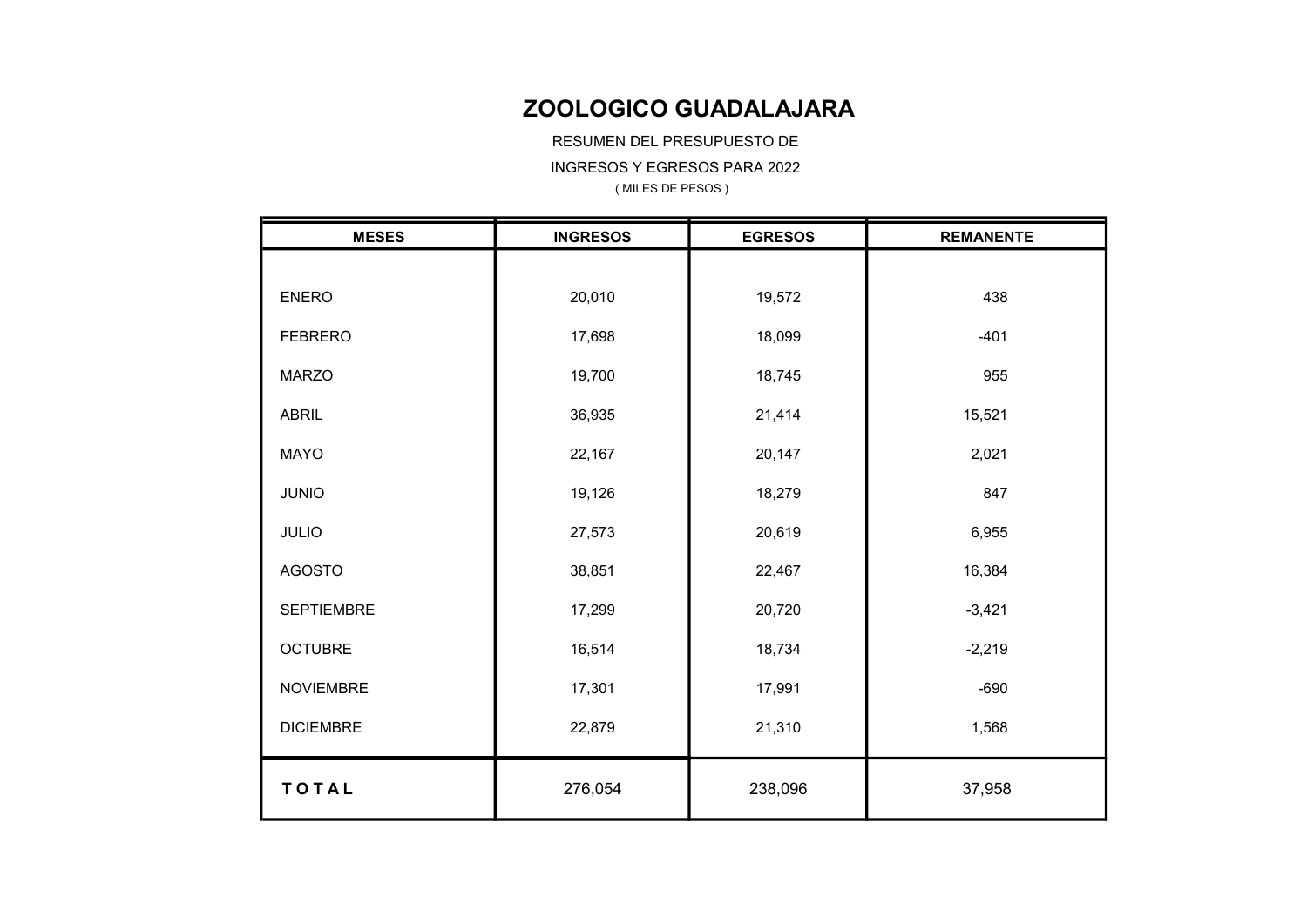#### PRESUPUESTO DE VISITANTES PARA 2022

( MILES DE UNIDADES )

| <b>CONCEPTO</b>                                   |                                   | ENE.                 | FEB.               | MAR.               | ABR.                 | MAY.              | JUN.               | JUL.               | AGO.                 | SEPT.             | OCT.            | NOV.               | DIC.               | <b>TOTAL</b> |
|---------------------------------------------------|-----------------------------------|----------------------|--------------------|--------------------|----------------------|-------------------|--------------------|--------------------|----------------------|-------------------|-----------------|--------------------|--------------------|--------------|
| <b>ACCESOS</b>                                    | <b>ADULTOS</b><br><b>NIÑOS</b>    | 45<br>18             | 38<br>14           | 39<br>16           | 77<br>34             | 40<br>17          | 37<br>16           | 52<br>25           | 77<br>35             | 37<br>14          | 33<br>16        | 37<br>15           | 41<br>17           | 553<br>237   |
|                                                   | TOTAL                             | 63                   | $\overline{52}$    | $\overline{55}$    | 111                  | $\overline{57}$   | $\overline{53}$    | $\overline{77}$    | $\overline{112}$     | 51                | 49              | $\overline{52}$    | $\overline{58}$    | 790          |
| <b>ACUARIO</b>                                    | <b>ADULTOS</b><br><b>NIÑOS</b>    | 28<br>11             | 24<br>$9\,$        | 24<br>10           | 48<br>21             | 25<br>11          | 23<br>10           | 32<br>16           | 48<br>22             | 23<br>9           | 21<br>10        | 23<br>9            | 26<br>11           | 345<br>149   |
|                                                   | TOTAL                             | $\overline{39}$      | $\overline{33}$    | $\overline{34}$    | 69                   | $\overline{36}$   | $\overline{33}$    | $\overline{48}$    | $\overline{70}$      | $\overline{32}$   | $\overline{31}$ | $\overline{32}$    | $\overline{37}$    | 494          |
| <b>SAFARI</b>                                     | <b>ADULTOS</b><br><b>NIÑOS</b>    | 28<br>11             | 24<br>9            | 24<br>10           | 48<br>21             | 25<br>11          | 23<br>10           | 32<br>16           | 48<br>22             | 23<br>9           | 21<br>10        | 23<br>9            | 26<br>11           | 345<br>149   |
|                                                   | <b>TOTAL</b>                      | $\overline{39}$      | $\overline{33}$    | $\overline{34}$    | 69                   | $\overline{36}$   | $\overline{33}$    | 48                 | $\overline{70}$      | $\overline{32}$   | $\overline{31}$ | $\overline{32}$    | $\overline{37}$    | 494          |
| <b>PINGUINOS</b>                                  | <b>ADULTOS</b><br><b>NIÑOS</b>    | 28<br>11             | 24<br>9            | 24<br>10           | 48<br>21             | 25<br>11          | 23<br>10           | 32<br>16           | 48<br>22             | 23<br>9           | 21<br>10        | 23<br>9            | 26<br>11           | 345<br>149   |
|                                                   | TOTAL                             | 39                   | 33                 | 34                 | 69                   | $\overline{36}$   | 33                 | $\overline{48}$    | $\overline{70}$      | $\overline{32}$   | $\overline{31}$ | $\overline{32}$    | $\overline{37}$    | 494          |
| <b>PASEO EN TREN</b>                              | <b>COMPLETO</b><br><b>PARCIAL</b> | 38<br>$\overline{1}$ | 32<br>$\mathbf{1}$ | 34<br>$\mathbf{1}$ | 68<br>$\overline{2}$ | 35<br>$\mathbf 1$ | 32<br>$\mathbf{1}$ | 47<br>$\mathbf{1}$ | 68<br>$\overline{2}$ | 31<br>$\mathbf 1$ | 30<br>1         | 32<br>$\mathbf{1}$ | 35<br>$\mathbf{1}$ | 482<br>14    |
|                                                   | TOTAL                             | 39                   | $\overline{33}$    | $\overline{35}$    | 70                   | $\overline{36}$   | $\overline{33}$    | $\overline{48}$    | $\overline{70}$      | $\overline{32}$   | $\overline{31}$ | $\overline{33}$    | $\overline{36}$    | 496          |
| <b>PASEO TELEFERICO</b>                           |                                   | 18<br>11             | 15<br>9            | 16<br>10           | 32<br>20             | 16<br>10          | 15<br>9            | 22<br>14           | 32<br>20             | 15<br>9           | 14<br>9         | 15<br>9            | 17<br>10           | 227<br>140   |
| <b>ESTACIONAMIENTO</b><br><b>PAQ. PROMOCIONAL</b> |                                   | 3                    | 4                  | $\overline{7}$     | 10                   | 13                | 9                  | 13                 | 11                   | 4                 | 7               | 9                  | 21                 | 111          |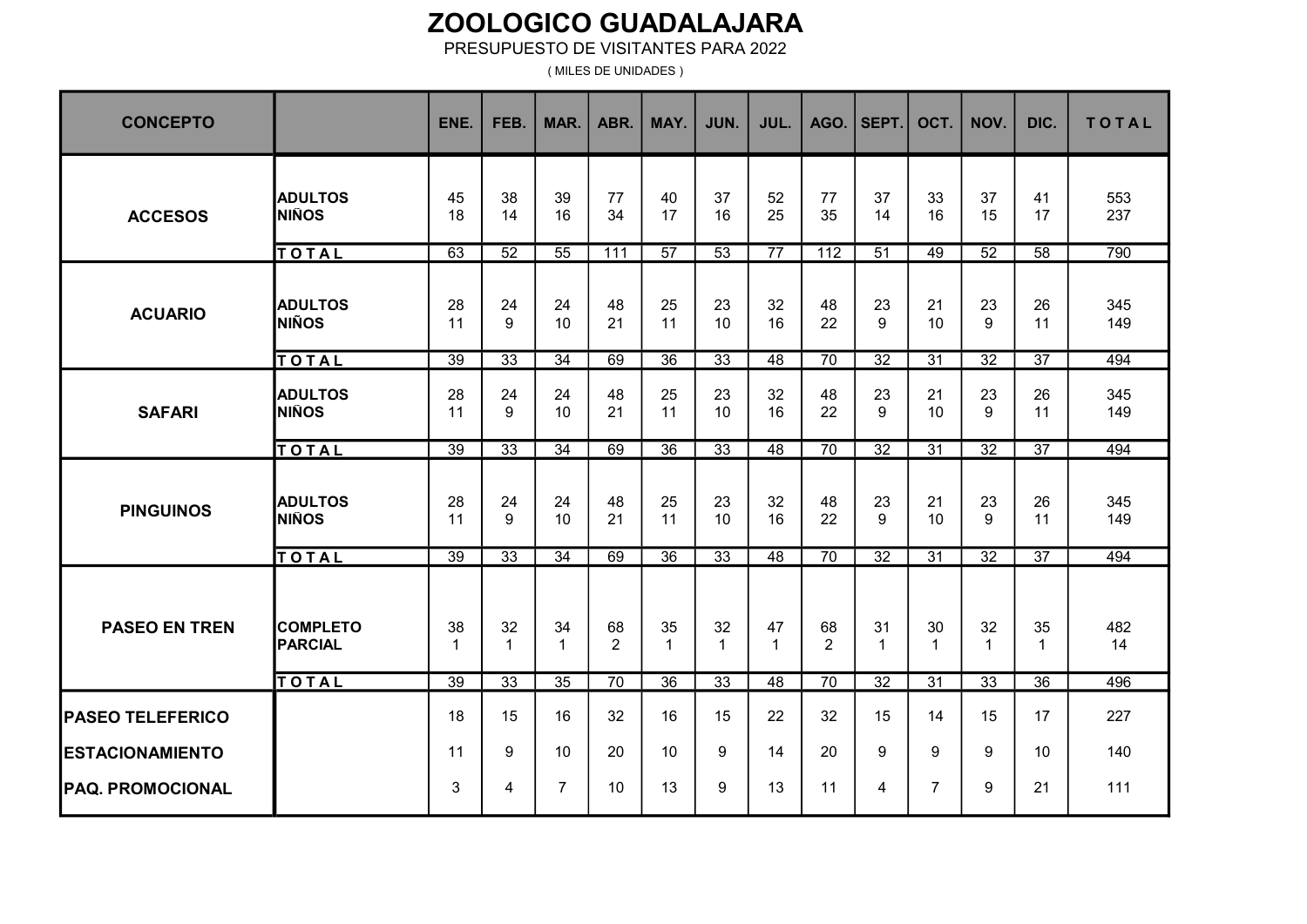#### ZOOLOGICO GUADALAJARA PRESUPUESTO DE INGRESOS PARA 2022

| <b>CONCEPTO</b>         | ENE.   | FEB.   | MAR.   | ABR.   | MAY.   | JUN.   | JUL.   | AGO.   | SEPT.  | OCT.   | NOV.   | DIC.   | TOTAL   | $\frac{9}{6}$ |
|-------------------------|--------|--------|--------|--------|--------|--------|--------|--------|--------|--------|--------|--------|---------|---------------|
| <b>ACCESOS</b>          | 5,297  | 4,401  | 4,615  | 9,255  | 4,768  | 4,427  | 6,372  | 9,315  | 4,308  | 4,052  | 4,367  | 4,862  | 66,039  | 24%           |
| <b>ACUARIO</b>          | 2,844  | 2,417  | 2,466  | 4,980  | 2,597  | 2,383  | 3,417  | 5,028  | 2,335  | 2,218  | 2,335  | 2,679  | 35,698  | 13%           |
| SAFARI MASAI M.         | 2,104  | 1,786  | 1,828  | 3,697  | 1,928  | 1,769  | 2,549  | 3,739  | 1,727  | 1,652  | 1,727  | 1,987  | 26,492  | 10%           |
| <b>PASEO EN TREN</b>    | 1,819  | 1,537  | 1,631  | 3,262  | 1,678  | 1,537  | 2,243  | 3,262  | 1,490  | 1,443  | 1,537  | 1,678  | 23,114  | 8%            |
| <b>PASEO TELEFERICO</b> | 1,100  | 917    | 978    | 1,956  | 978    | 917    | 1,345  | 1,956  | 917    | 856    | 917    | 1,039  | 13,877  | 5%            |
| PINGÜINOS               | 1,847  | 1,566  | 1,605  | 3,247  | 1,694  | 1,554  | 2,241  | 3,286  | 1,515  | 1,452  | 1,515  | 1,745  | 23,266  | 8%            |
| ESTACIONAMIENTO         | 711    | 582    | 647    | 1,293  | 647    | 582    | 905    | 1,293  | 582    | 582    | 582    | 647    | 9,052   | 3%            |
| <b>FUENTE DE SODA</b>   | 2,000  | 2,000  | 2,500  | 4,300  | 3,100  | 2,300  | 2,900  | 4,600  | 2,000  | 1,500  | 1,300  | 2,000  | 30,500  | 11%           |
| TIENDAS DE REC.         | 1,130  | 1,130  | 1,250  | 1,950  | 1,550  | 1,250  | 1,550  | 2,650  | 1,130  | 850    | 700    | 1,150  | 16,290  | 6%            |
| PAQ. PROMOC.            | 615    | 820    | 1,435  | 2,050  | 2,665  | 1,845  | 2,665  | 2,255  | 820    | 1,435  | 1,845  | 4,305  | 22,755  | 8%            |
| <b>CONCESIONES</b>      | 362    | 362    | 557    | 645    | 383    | 383    | 1,167  | 1,167  | 296    | 296    | 296    | 557    | 6,471   | 2%            |
| <b>OTROS</b>            | 180    | 180    | 190    | 300    | 180    | 180    | 220    | 300    | 180    | 180    | 180    | 230    | 2,500   | 1%            |
| <b>TOTAL</b>            | 20,010 | 17,698 | 19,700 | 36,935 | 22,167 | 19,126 | 27,573 | 38,851 | 17,299 | 16,514 | 17,301 | 22,879 | 276,054 | 100%          |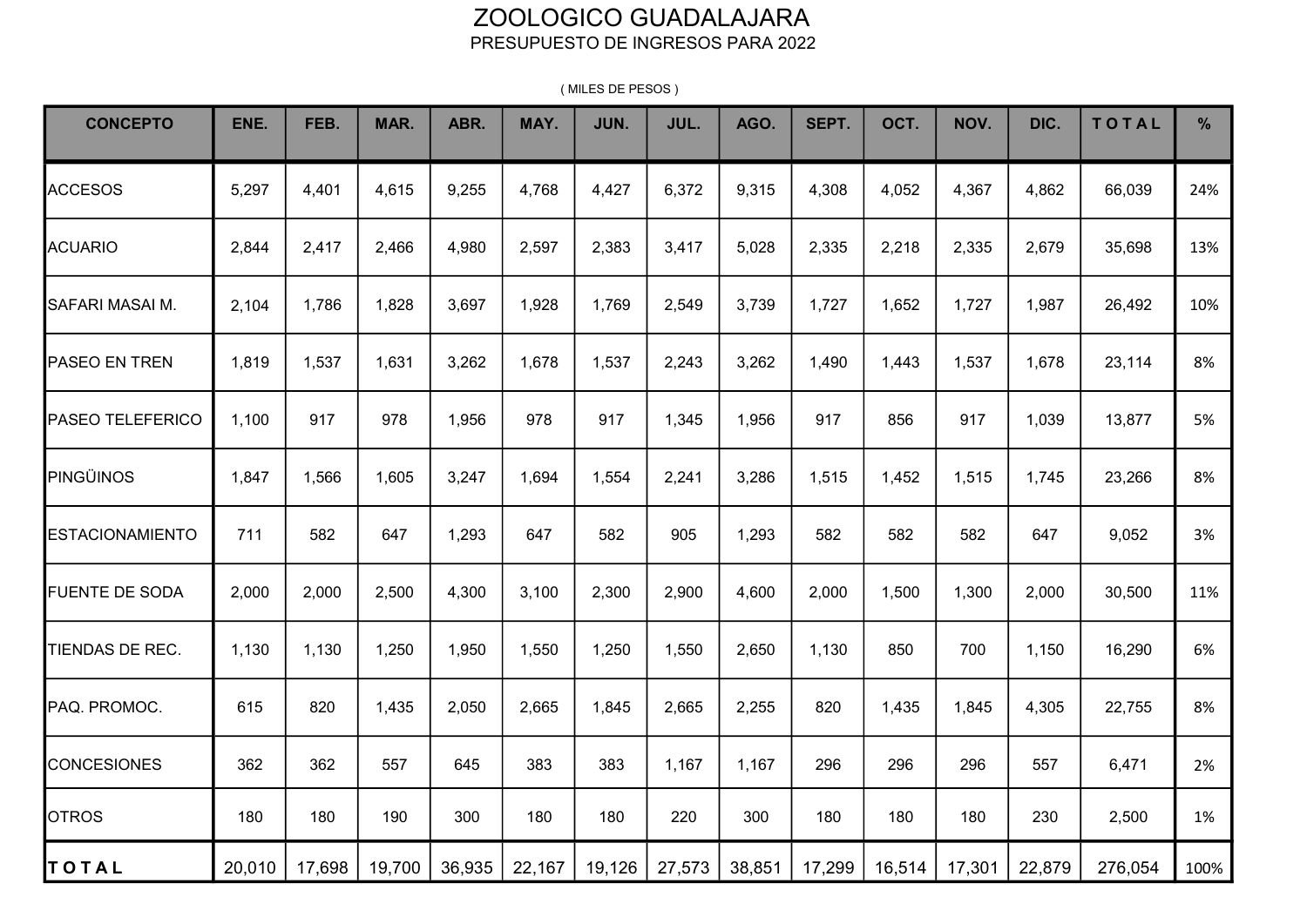PRESUPUESTO DE EGRESOS PARA 2022

| <b>CONCEPTO</b>                                   | ENE.  | FEB.  | MAR.  | ABR.           | MAY.  | JUN.  | JUL.  | AGO.                | SEPT. | OCT.  | NOV.  | DIC.                                                                                | <b>TOTAL</b> | $\frac{0}{0}$ |
|---------------------------------------------------|-------|-------|-------|----------------|-------|-------|-------|---------------------|-------|-------|-------|-------------------------------------------------------------------------------------|--------------|---------------|
| <b>SERVICIOS PERSONALES</b>                       | 9.432 | 9.012 |       | $9,127$ 10,042 | 9,484 | 9,067 |       | 9,632 10,410 11,901 |       | 9,232 | 9.342 | 9,450                                                                               | 116,131      | 49%           |
| <b>ALIMENTACION</b><br><b>DE ANIMALES</b>         | 1.642 | 1.313 | 1.313 | 1.313          | 1.642 | 1.313 | 1.642 | 1.313               | 1.313 | 1.642 | 1.313 | 1.313                                                                               | 17,075       | 7%            |
| <b>GASTOS</b><br><b>GENERALES</b>                 | 5.070 | 4.490 | 4.462 | 5.528          | 5.089 | 4,512 | 5,433 | 5.863               | 4.351 | 4.813 | 4.376 | 7.117                                                                               | 61,103       | 26%           |
| <b>GASTOS GENERALES</b><br><b>ACUARIO</b>         | 1,066 | 967   | 1,103 | 1,056          | 1,019 | 1,057 | 1,094 | 1,046               | 1,008 | 1.061 | 1,158 | 1,119                                                                               | 12,754       | 5%            |
| <b>GASTOS GRALES, SAFARI</b><br><b>MASAI MARA</b> | 387   | 310   | 310   | 335            | 387   | 310   | 409   | 335                 | 310   | 387   | 310   | 328                                                                                 | 4,116        | 2%            |
| <b>GTOS. GRALES PINGUINOS</b>                     | 468   | 506   | 431   | 381            | 408   | 346   | 353   | 351                 | 336   | 378   | 421   | 471                                                                                 | 4,850        | 2%            |
| <b>GASTOS TELEFERICO</b>                          | 243   | 236   | 443   | 236            | 243   | 236   | 243   | 236                 | 236   | 243   | 236   | 236                                                                                 | 3,067        | 1%            |
| <b>FUENTES DE SODA</b>                            | 820   | 820   | 1.025 | 1.763          | 1.271 | 943   | 1,189 | 1.886               | 820   | 615   | 533   | 820                                                                                 | 12,505       | 5%            |
| <b>TIENDAS DE RECUERDOS</b>                       | 429   | 429   | 475   | 741            | 589   | 475   | 589   | 1,007               | 429   | 323   | 266   | 437                                                                                 | 6,190        | 3%            |
| <b>OTROS GASTOS</b>                               | 15    | 15    | 55    | 20             | 15    | 20    | 35    | 20                  | 15    | 40    | 35    | 20                                                                                  | 305          | 0%            |
| <b>TOTAL</b>                                      |       |       |       |                |       |       |       |                     |       |       |       | 19,572 18,099 18,745 21,414 20,147 18,279 20,619 22,467 20,720 18,734 17,991 21,310 | 238,096      | 100%          |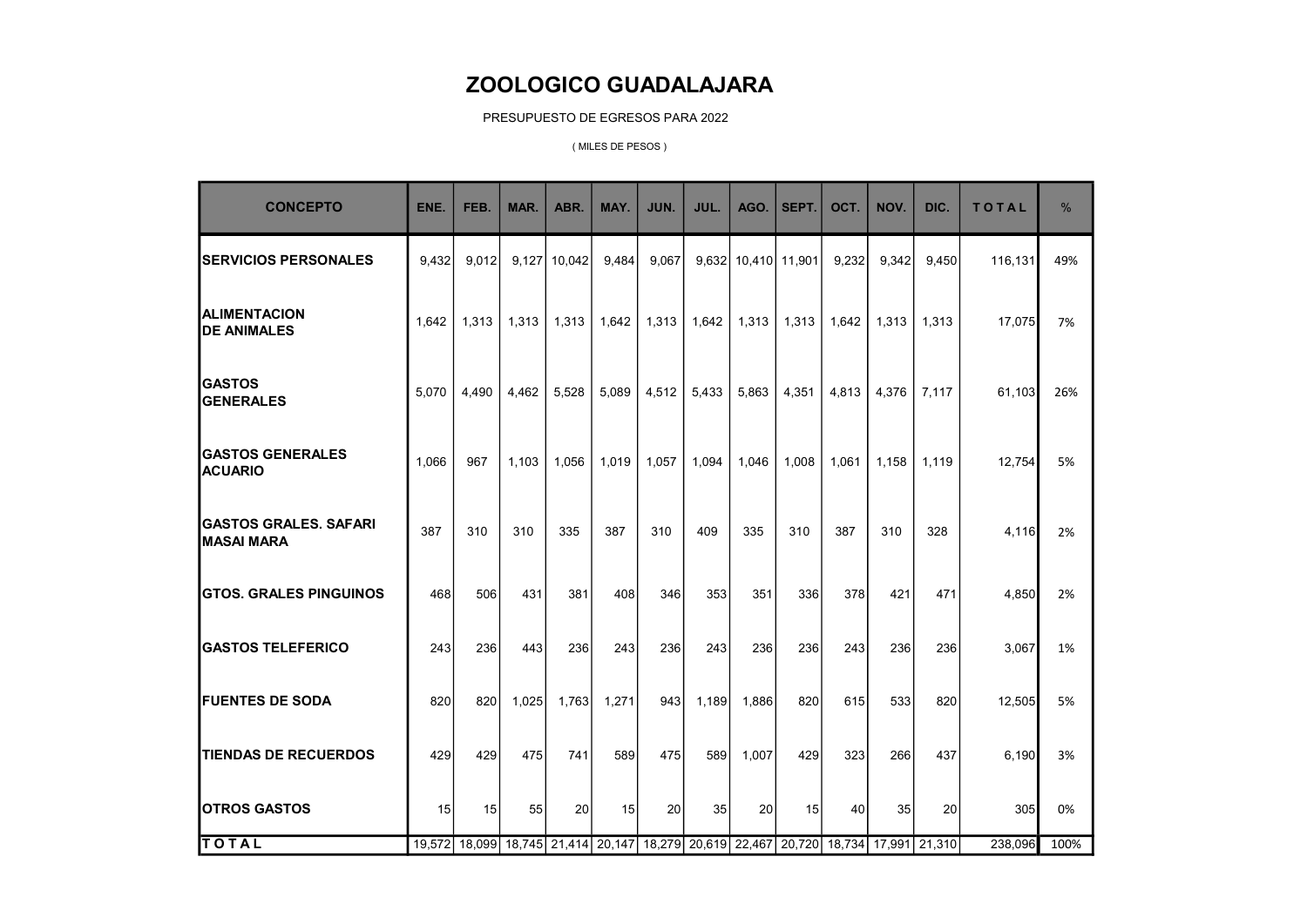GASTOS GENERALES - 2022

| <b>CONCEPTO</b>                   | ENE.     | <b>IFEB.</b> | MAR.                 | ABR.    | MAY.     | JUN.     | JUL.                 | AGO.    | <b>SEPT.</b>         | <b>OCT.</b> | <b>NOV.</b>          | DIC.  | TOTAL       | $\frac{0}{0}$ |
|-----------------------------------|----------|--------------|----------------------|---------|----------|----------|----------------------|---------|----------------------|-------------|----------------------|-------|-------------|---------------|
| PAPELERIA Y ART. P/OFNA.          | 21       | 17           | 17                   | 17      | 21       | 17       | 21                   | 17      | 17                   | 21          | 17                   | 17    | 220         | 0%            |
| <b>ARTICULOS DE ASEO</b>          | 129      | 103          | 103                  | 103     | 129      | 103      | 129                  | 103     | 103                  | 129         | 103                  | 103   | 1,340       | 2%            |
| <b>COMBUSTIBLE Y LUBRICANTES</b>  | 156      | 125          | 125                  | 125     | 156      | 125      | 156                  | 125     | 125                  | 156         | 125                  | 125   | 1,624       | 3%            |
| <b>PRIMAS DE SEGUROS</b>          | 90       | 90           | 90                   | 90      | 90       | 90       | 90                   | 90      | 90                   | 90          | 90                   | 90    | 1,080       | 2%            |
| <b>I</b> IMPRESION DE BOLETOS     | 57       | 46           | 46                   | 46      | 57       | 46       | 57                   | 46      | 46                   | 57          | 46                   | 46    | 596         | 1%            |
| <b>IUNIFORMES Y CALZADO</b>       | 78       | 63           | 63                   | 63      | 78       | 63       | 78                   | 63      | 63                   | 78          | 63                   | 63    | 816         | 1%            |
| <b>IENERGIA ELECTRICA</b>         | 236      | 236          | 183                  | 364     | 268      | 268      | 290                  | 290     | 236                  | 236         | 236                  | 236   | 3,079       | 5%            |
| <b>TELEFONOS PRIVADOS</b>         | 14       | 11           | 11                   | 11      | 14       | 11       | 14                   | 11      | 11                   | 14          | 11                   | 11    | 144         | 0%            |
| IG A S                            | 15       | 12           | 12                   | 12      | 15       | 12       | 15                   | 12      | 12                   | 15          | 12                   | 12    | 156         | 0%            |
| <b>IMANT. Y EQ. DE TRANSPORTE</b> | 49       | 81           | 123                  | 49      | 65       | 145      | 102                  | 107     | 76                   | 81          | 113                  | 145   | 1,136       | 2%            |
| <b>ICURSOS Y BECAS</b>            |          | 6            | 6                    | 6       | 7        | 6        | $\overline{7}$       | 6       | 6                    | 7           | 6                    | 6     | 76          | 0%            |
| ILIBROS REV. Y MAT. DIDACTICO     |          |              | 1                    | 1       |          | 1        | 1                    | 1       | $\mathbf 1$          | 1           | $\mathbf{1}$         | 1     | 12          | 0%            |
| <b>IGASTOS DE VIAJE</b>           | 0        | 26           | 28                   | 32      | 20       | 26       | 20                   | 20      | 51                   | 40          | 51                   | 15    | 329         | 1%            |
| <b>AT'N A VISITANTES</b>          | 5        | 4            | 4                    | 4       | 5        | 4        | 5                    | 4       | 4                    | 5           | $\overline{4}$       | 4     | 52          | 0%            |
| <b>IGTOS. DE COMPUTACION</b>      | 94       | 74           | 74                   | 74      | 94       | 74       | 94                   | 74      | 74                   | 94          | 74                   | 74    | 968         | 2%            |
| <b>ICORREO</b>                    | 115      | 60           | 30                   | 10      | 10       | 5        | 5                    | 145     | $\Omega$             | $\Omega$    | $\Omega$             | 0     | 380         | 1%            |
| <b>IDIVERSOS</b>                  | 147      | 124          | 124                  | 124     | 147      | 124      | 147                  | 124     | 124                  | 147         | 124                  | 124   | 1,580       | 3%            |
| <b>IPROMOCIONES</b>               | 30       | 80           | $\Omega$             | 0       | $\Omega$ | $\Omega$ | $\Omega$             | 80      | $\mathbf{0}$         | $\Omega$    | $\Omega$             | 0     | 190         | 0%            |
| IIVA PAGADO                       | 520      | 416          | 416                  | 416     | 520      | 416      | 520                  | 416     | 416                  | 520         | 416                  | 416   | 5,408       | 9%            |
| <b>IIMTOS. Y DERECHOS</b>         | 5        | 4            | 4                    | 4       | 5        | 4        | 5                    | 4       | 4                    | 5           | 4                    | 2,400 | 2,448       | 4%            |
| <b>I</b> PUBLICIDAD               | 681      | 591          | 669                  | 1,342   | 765      | 647      | 976                  | 1,416   | 575                  | 545         | 575                  | 793   | 9,575       | 16%           |
| <b>ICOMISIONES BANCARIAS</b>      | 179      | 151          | 164                  | 345     | 180      | 156      | 230                  | 359     | 147                  | 131         | 136                  | 167   | 2,346       | 4%            |
| IMANTTO. Y CONSERVACION           | 955      | 758          | 758                  | 758     | 955      | 758      | 955                  | 758     | 758                  | 955         | 758                  | 758   | 9,884       | 16%           |
| <b>ESPECTACULOS</b>               | $\Omega$ | $\Omega$     | $\Omega$             | 120     | $\Omega$ | $\Omega$ | 30                   | 180     | $\Omega$             | $\Omega$    | $\Omega$             | 60    | 390         | 1%            |
| <b>IDEPRECIACIONES</b>            | 1,015    | 1,015        | 1,015                | 1,015   | 1,015    | 1,015    | 1,015                | 1,015   | 1,015                | 1,015       | 1,015                | 1,015 | 12,180      | 20%           |
| <b>IIMPRESION Y ROTULOS</b>       | 42       | 35           | 35                   | 35      | 42       | 35       | 42                   | 35      | 35                   | 42          | 35                   | 35    | 444         | 1%            |
| <b>CONSUMO DE MEDICINAS</b>       | 125      | 100          | 100                  | 100     | 125      | 100      | 125                  | 100     | 100                  | 125         | 100                  | 100   | 1,300       | 2%            |
| <b>ALIM. P/PERSONAL</b>           | 200      | 160          | 160                  | 160     | 200      | 160      | 200                  | 160     | 160                  | 200         | 160                  | 160   | 2,080       | 3%            |
| <b>MAT. Y EQ. DE LABORATORIO</b>  | 8        | 6            | 6                    | 6       | 8        | 6        | 8                    | 6       | 6                    | 8           | 6                    | 6     | 80          | 0%            |
| <b>HONORARIOS</b>                 | 89<br>7  | 89<br>7      | 89<br>$\overline{7}$ | 89<br>7 | 89<br>7  | 89<br>7  | 89<br>$\overline{7}$ | 89<br>7 | 89<br>$\overline{7}$ | 89<br>7     | 89<br>$\overline{7}$ | 128   | 1,107       | 2%            |
| <b>TALLERES VIRBAC</b>            |          |              |                      |         |          |          |                      |         |                      |             |                      | 7     | 84          | 0%            |
| TOTAL                             | 5,070    | 4,490        | 4,462                | 5,528   | 5,089    | 4,512    | 5,433                | 5,863   | 4,351                | 4,813       | 4,376                | 7,117 | 61,103 100% |               |